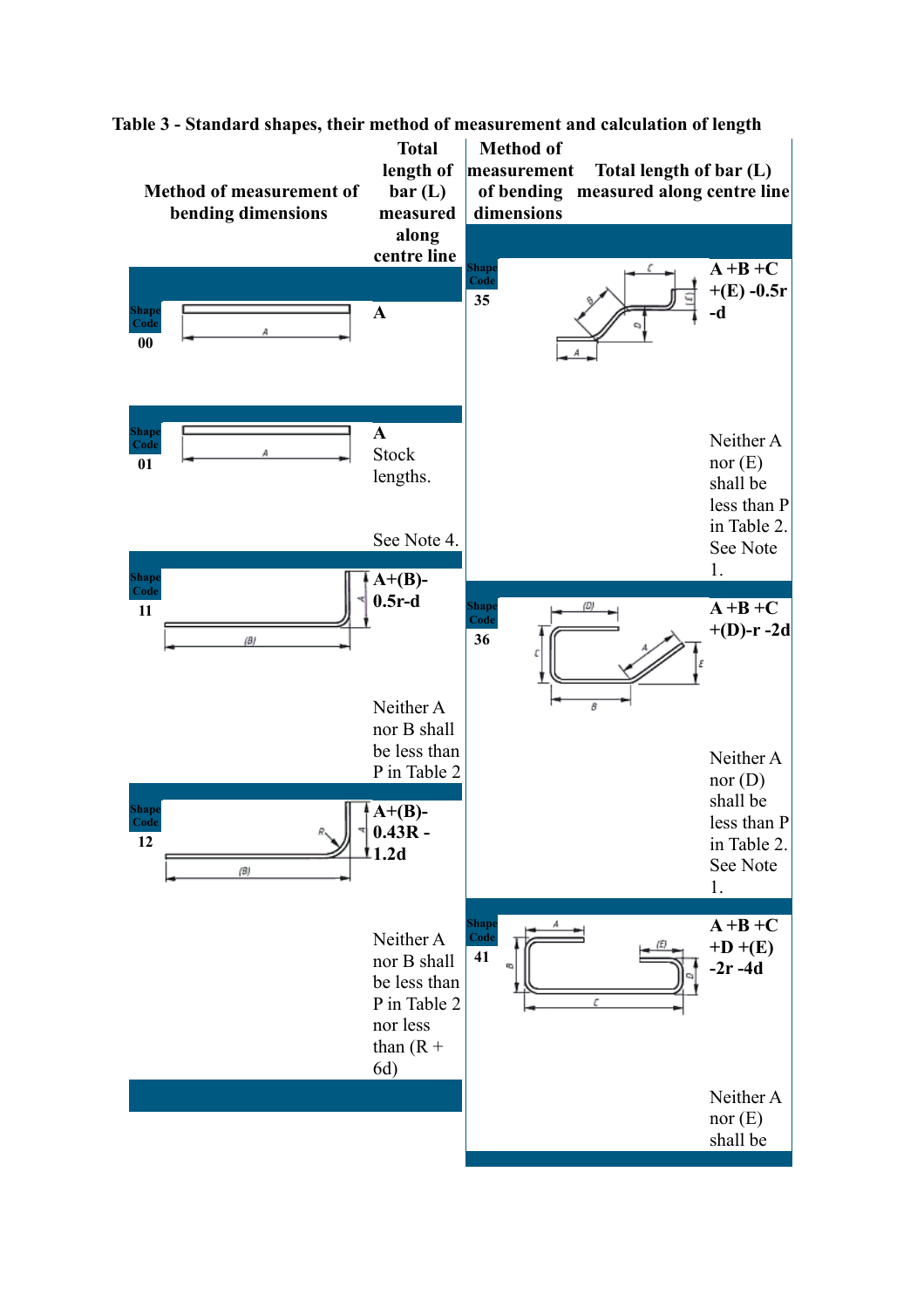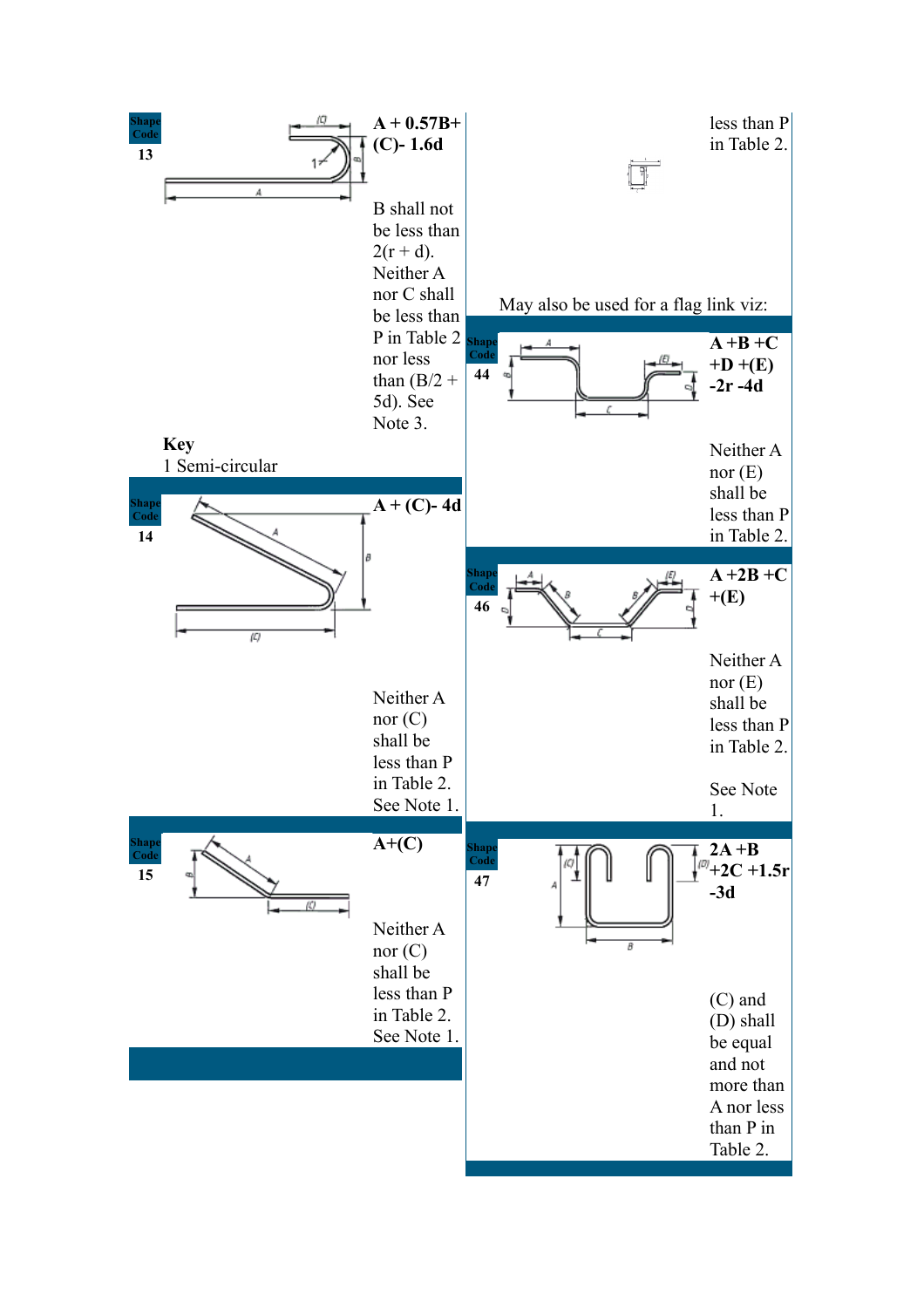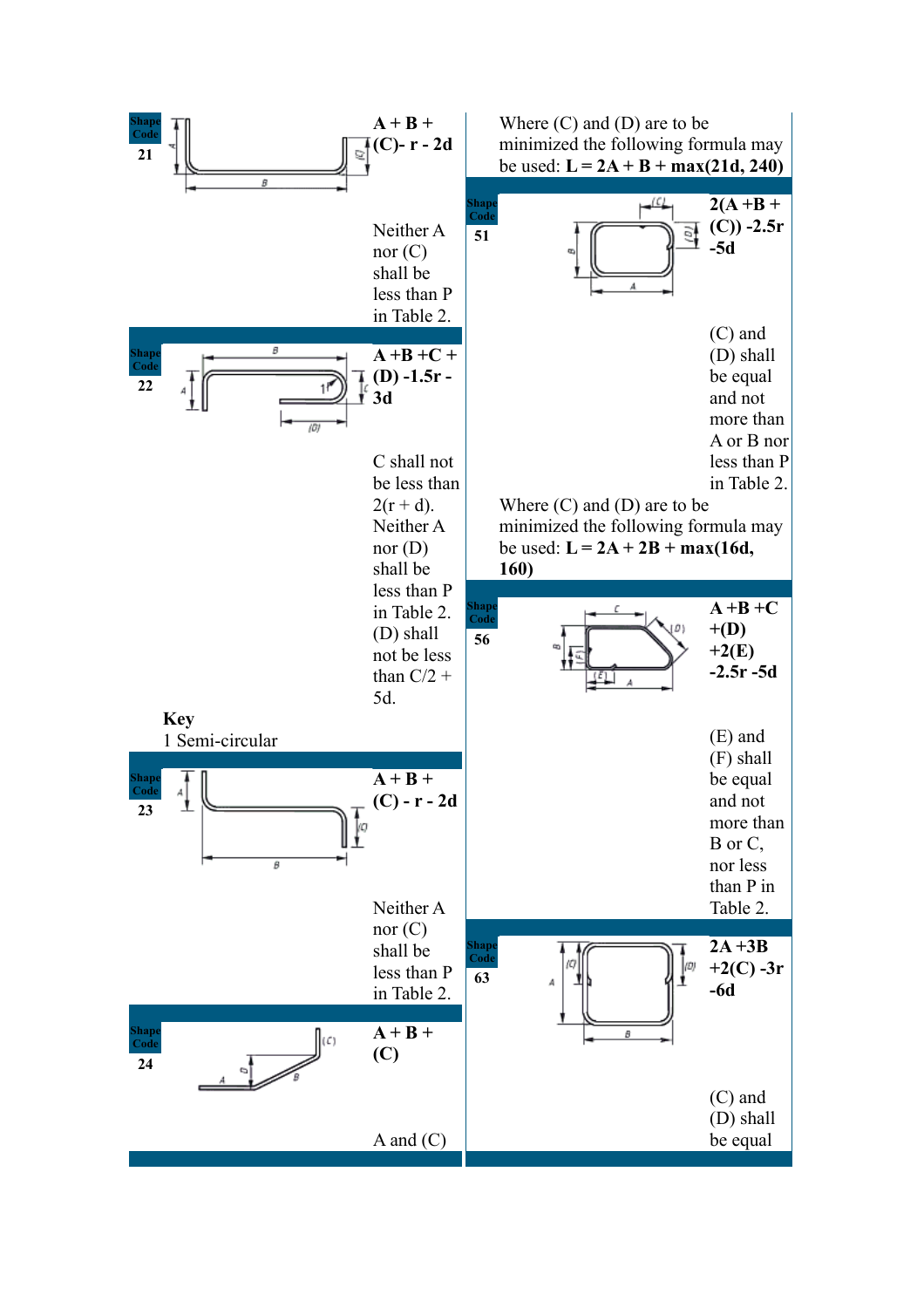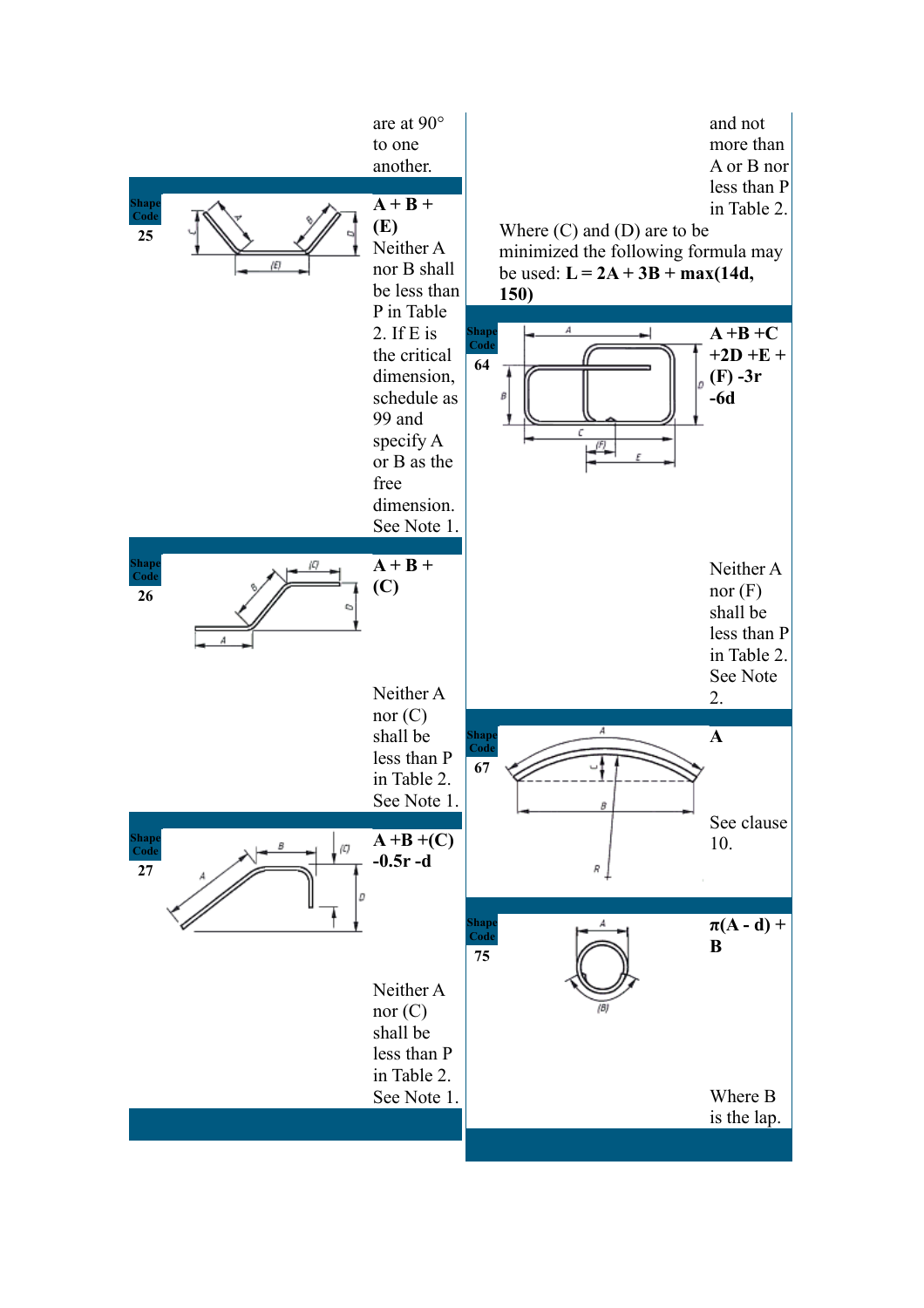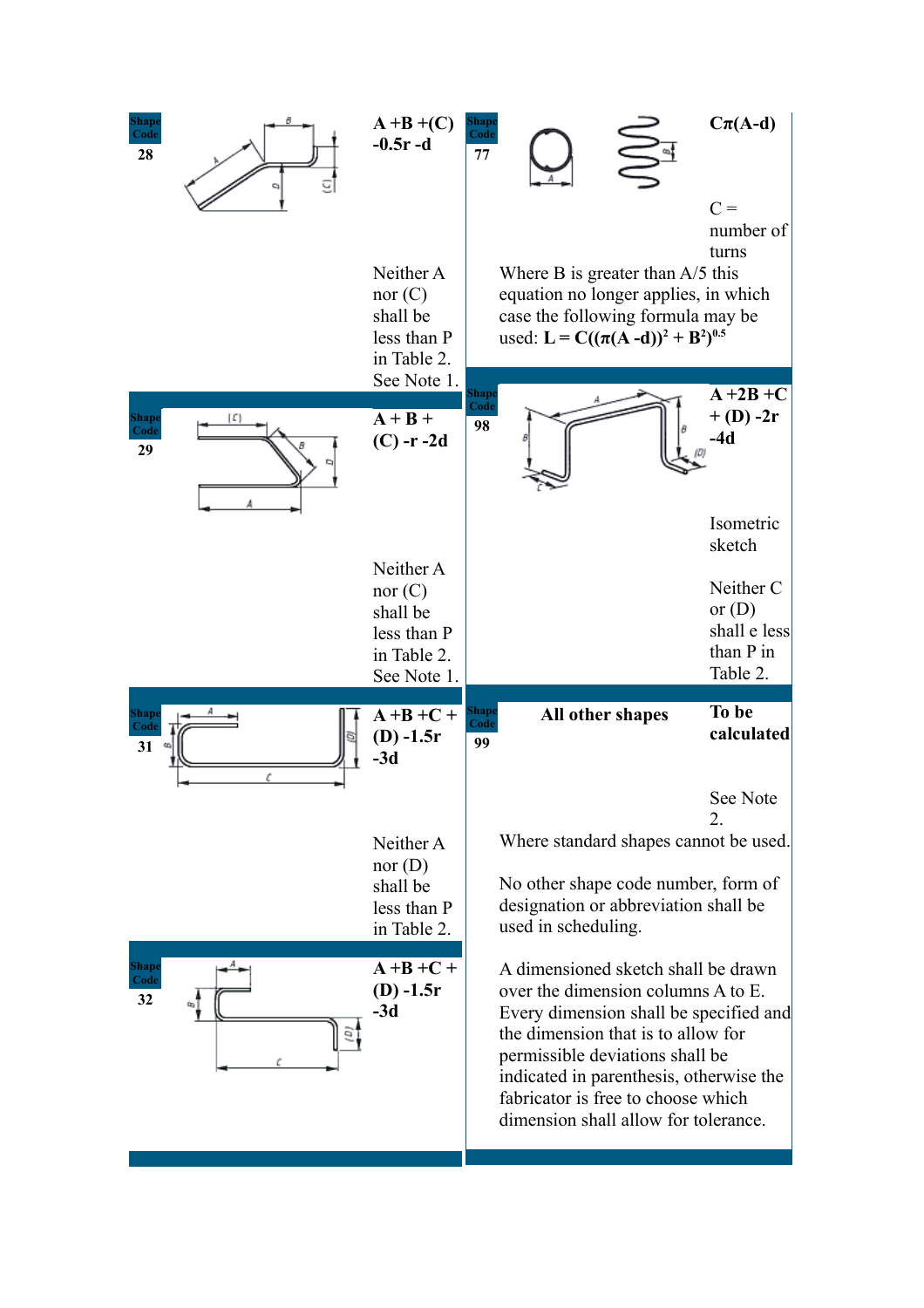

The values for minimum radius and end projection, r and P respectively, as specified in Table 2, shall apply to all shape codes (see 7.6).

The dimensions in parentheses are the free dimensions. If a shape given in this table is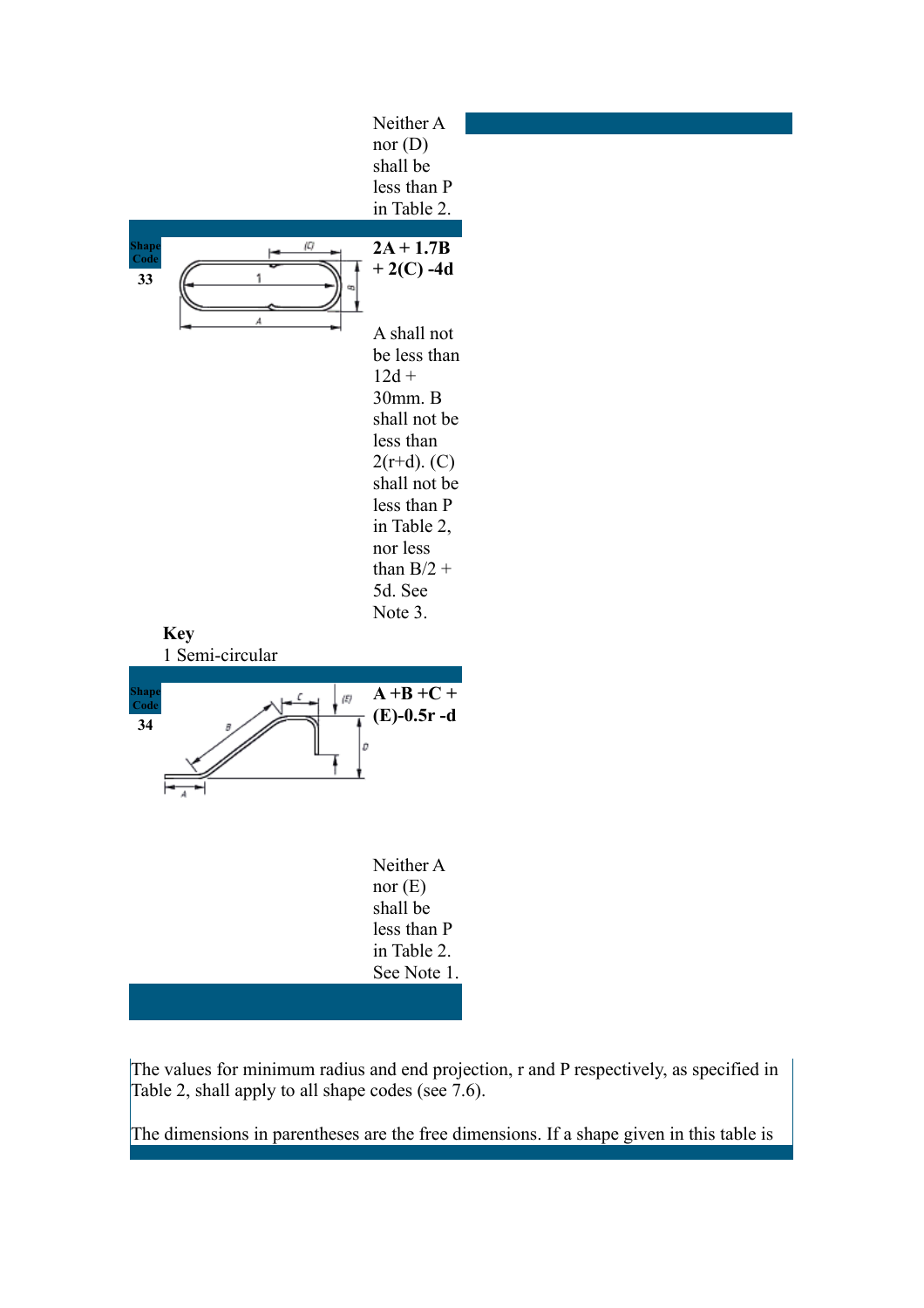required but a different dimension is to allow for the possile deviations, the shape shall be drawn out and given the shape code 99 and the free dimension shall be indicated in parentheses.

The length of straight between two bends shall be at least 4d, see Figure 6.

Figure 4, Figure 5 and Figure 6 should be used in the interpretation of ending dimensions.

**Note 1** The length equations for shape codes 14, 15, 25, 26, 27, 28, 29, 34, 35, 36 and 46 are approximate and where the bend angle is greater than  $45\hat{\mathbf{\diamond}}$ , the length should be calculated more accurately allowing for the difference between the specified overall dimensions and the true length measured along the central axis of the bar. When the bending angles approach  $90\hat{\bullet}$ , it is preferable to specify shape code 99 with a fully dimensioned sketch.

**Note 2** Five ends or more might be impractical within permitted tolerances.

**Note 3** For shapes with straight and curved lengths (e.g. shape codes 12 13, 22, 33 and 47) the largest practical mandrel size for the production of a continuous curve is 400 mm. See also Clause 10.

**Note 4** Stock lengths are available in a limited numer of lengths (e.g. 6m, 12m). Dimension A for shape code 01 should be regarded as indicative and used for the purpose of calculating total length. Actual delivery lengths should be by agreement with supplier.

## **Table 4 -**

| <b>BAR MASS per linear metre (kg/m) :-</b> |                                          |                                  |                     |
|--------------------------------------------|------------------------------------------|----------------------------------|---------------------|
|                                            |                                          |                                  |                     |
|                                            |                                          |                                  | $20mm$ :            |
| $15.413$ kg/m                              | $6.313$ kg/m                             | $3.854$ kg/m                     | $2.466$ kg/m        |
| $16mm$ :                                   | $10mm$ :                                 |                                  | $6mm$ :             |
| $1.579$ kg/m                               | $0.616$ kg/m                             | $0.395$ kg/m                     | $0.222$ kg/m        |
|                                            |                                          |                                  |                     |
|                                            | $50mm$ :<br>$9.864$ kg/m<br>$0.888$ kg/m | $32mm$ :<br>$40mm$ :<br>$12mm$ : | $25mm$ :<br>$8mm$ : |

## **Excerpts From Section 8 - Drawing Forms for Scheduling and Dimensioning**

## **Figure 4 - Dimensioning of an acute angle 8.6** If the angle between two

portions of the shape meeting at a bend is not a right angle, it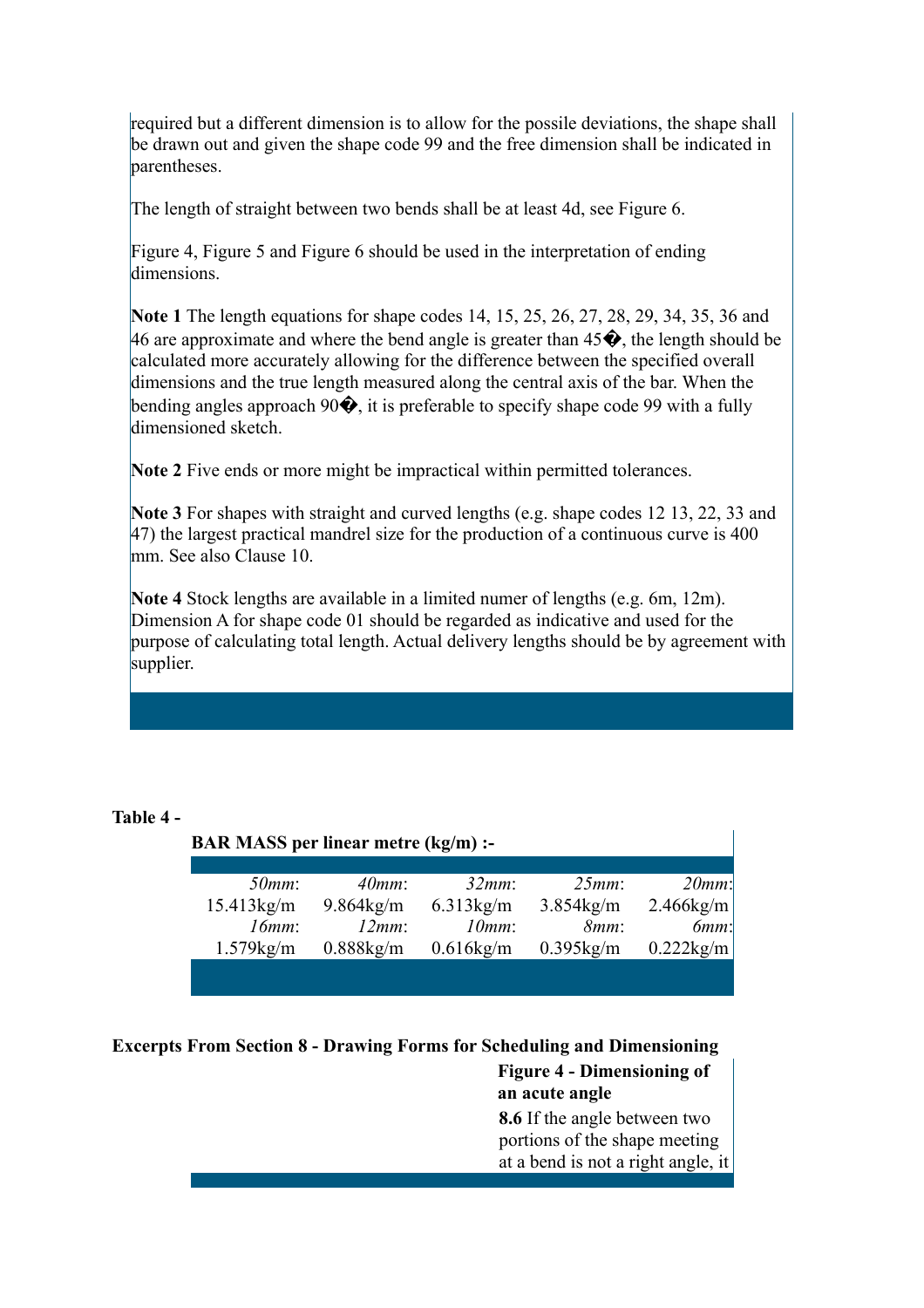

## **Figure 5 -** Key **Dimensioning of** 1 Off-set dimension 2 Angle length **cranked bars 8.8** Apart from 1 shape code 98, bars  $\overline{c}$ bent in planes shall be sketched isometrically or shown in two elevations, using first angle projection. The words *"bent in two planes"* or *"isometric sketch"* shall appear on the schedule adjacent to the sketch. **8.9** The overall offset dimension of a crank shall be not less than twice the size of the bar. The angled length (see Figure 5) shall be not less than : **a)** 10d for bars not exceeding a nominal size of 16mm **b)** 13d for nominal sizes greater than